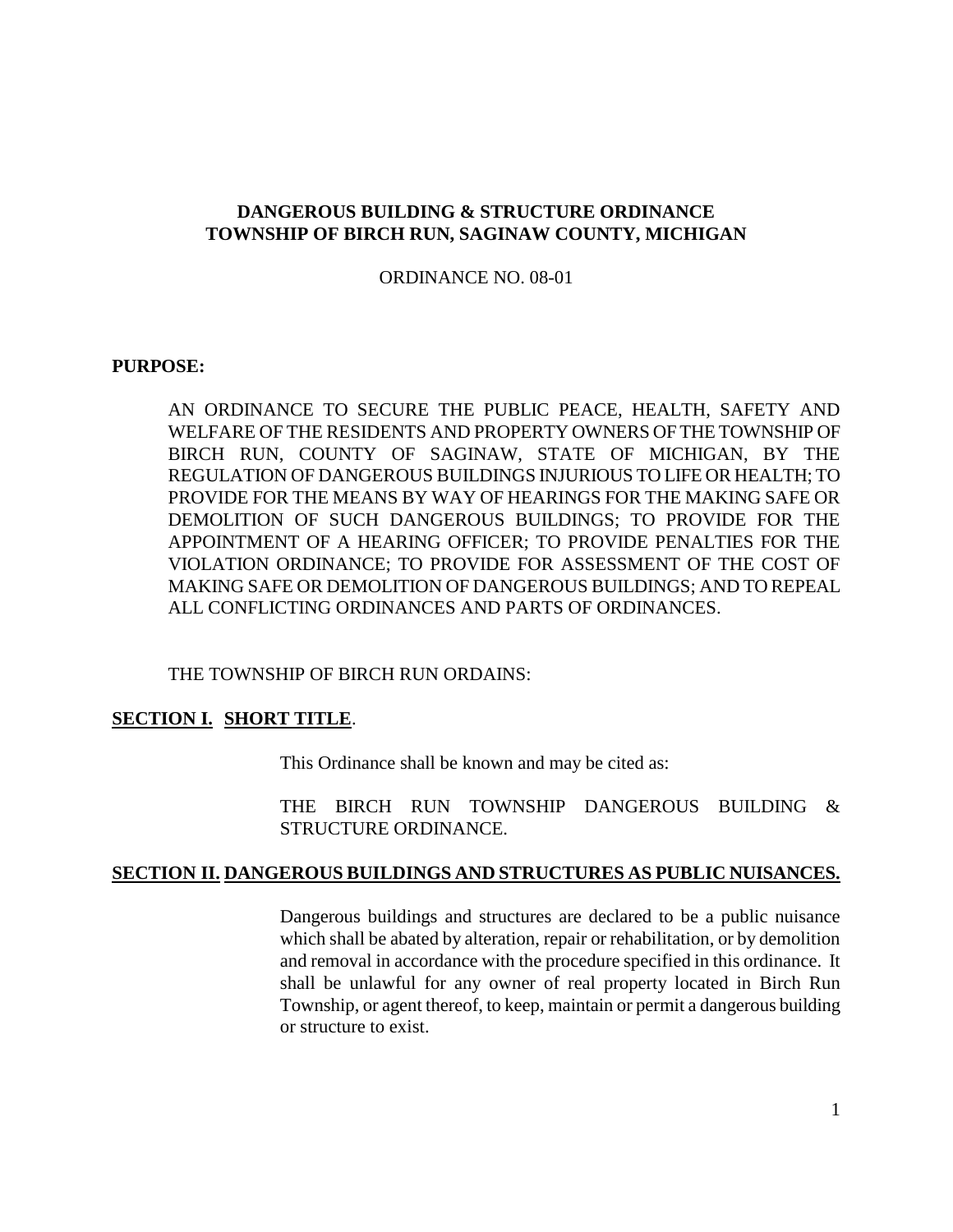# **SECTION III. DEFINITIONS.**

As used in this ordinance:

- 1. "Township" shall mean the Township of Birch Run, Saginaw County, Michigan.
- 2. Building Code means the Michigan Construction Code series promulgated by Michigan Public Act 230 of 1972 as amended.
- 3. "Dangerous building" means any building or structure (including mobile home) which has any of the following defects or conditions:
- a. Any door, aisle, passageway, stairway or other means of ingress or egress does not conform to the approved fire code of the Township of Birch Run.
- b. The walking surface of any aisle, passageway, stairway, or other means of exit is so warped, worn, loose, torn or otherwise unsafe as to not provide safe and adequate means of exit in case of fire or panic.
- c. The stress, in any materials, member or portion thereof, due to all dead and live loads, is more than one and one half times the working stress or stresses allowed in the Building Code for new buildings of similar structure, purpose or location.
- d. Any portion has been damaged by fire, earthquake, wind, flood or by any other cause to the extent that the structural strength or stability is materially less than it was before such catastrophe and is less than the minimum requirements of the Township Building Code for a new building or similar structure, purpose or location.
- e. Any portion, member or appurtenance of a building is likely to fail, or to become detached or dislodged, or to collapse and thereby injure persons or damage property.
- f. Any portion of a building, or any member, appurtenance or ornamentation on its exterior is not of sufficient strength or stability, or is not so anchored, attached or fastened in place so as to be capable of resisting wind pressure of one half of that specified in the Township Building Code for new buildings of similar structure, purpose or location without exceeding the working stresses permitted in the Building Code for such buildings.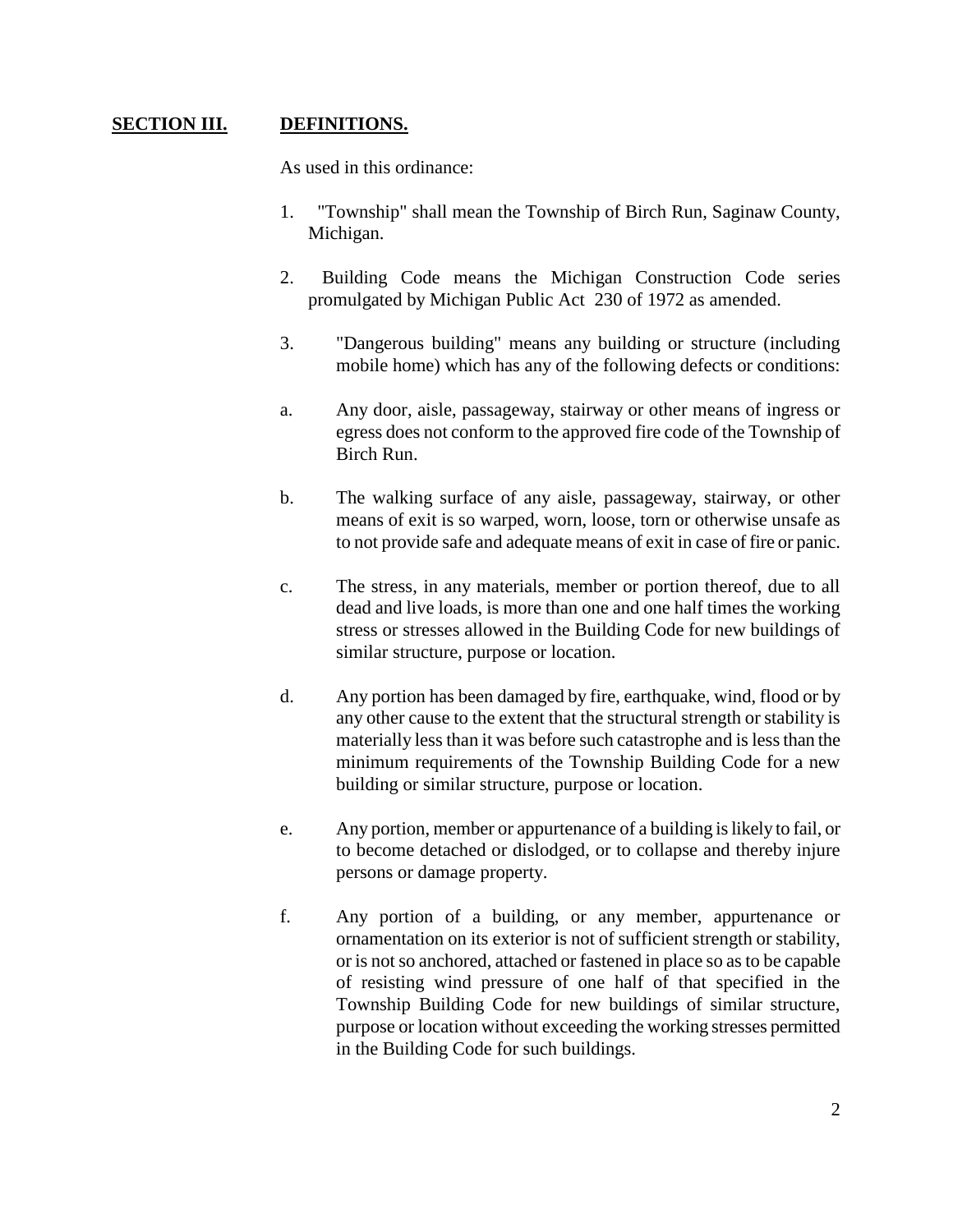- g. Any portion of a building has wracked, warped, buckled or settled to such an extent that walls or other structural portions have materially less resistance to winds than is required in the case of similar new construction by the Township Building Code.
- h. The building or structure, or any portion thereof, because of (1) dilapidation, deterioration, or decay; (2) faulty construction; (3) the removal, movement or instability of any portion of the ground necessary for the purpose of supporting such building; (4) the deterioration, decay or inadequacy of its foundation; or (5) any other cause, is likely to partially or completely collapse.
- i. For any reason, the building or structure, or any portion thereof, is manifestly unsafe for the purpose for which it is used.
- j. The exterior walls or other vertical structural members list, lean or buckle to such an extent that a plumb line passing through the center of gravity does not fall inside the middle one third base.
- k. The building or structure, exclusive of the foundation shows 33 percent or more damage or deterioration of its supporting member or members, or 50 percent damage or deterioration of its non-supporting members, enclosing or outside walls or coverings.
- l. The building or structure has been so damaged by fire, wind, earthquake or flood, or has become so dilapidated or deteriorated as to become (1) an attractive nuisance to children; (2) a harbor for vagrants, criminals or immoral persons; or as to (3) enable persons to resort thereto for the purpose of committing a nuisance or unlawful or immoral acts.
- m. Any building or structure has been constructed, exists or is maintained in violation of any specific requirement or prohibition applicable to such building or structure provided by the building regulations of the Township Building Code, Housing Code, International Maintenance Code or of any law or ordinance of this state or jurisdiction relating to the condition, location or structure of buildings.
- n. Any building or structure which, whether or not erected in accordance with all applicable laws and ordinances, has in any non-supporting part, member or portion less than 50 percent, or in any supporting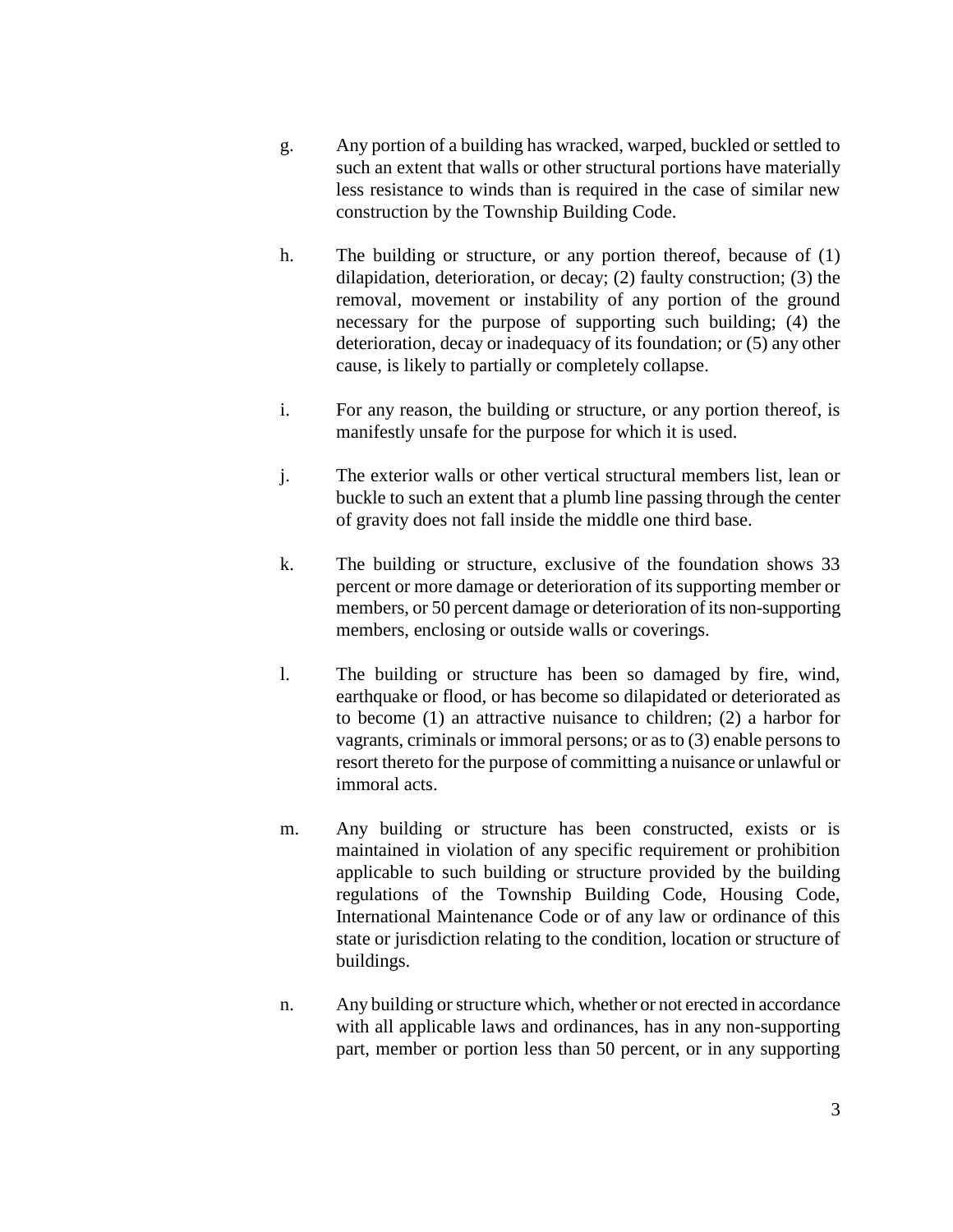part, member or portion less than 66 percent, of the (1) strength, (2)fire-resisting qualities or characteristics, or (3) weather-resisting qualities or characteristics required by law in case of a newly constructed building of like area, height and occupancy in the same location.

- o. A building or structure, used or intended to be used for dwelling purposes, because of inadequate maintenance, dilapidation, decay, damage, faulty construction or arrangement, inadequate light, air or sanitation facilities, or otherwise, is unsanitary or unfit for human habitation, or is in a condition that is likely to cause sickness or disease.
- p. Any building or structure, because of obsolescence, dilapidated condition, deterioration, damage, inadequate exits, lack of fire resistive construction, faulty electrical wiring, gas connections or heating apparatus, or other cause, is determined by the fire chief or building inspector to be a hazard.
- q. Any building becomes vacant, dilapidated and open at door or window or any other opening, leaving the interior of the building exposed to the elements or accessible to entrance by trespassers.
- r. Any building or structure becomes harborage for rats, mice or other vermin and pests and is likely to be a source of infestation of such vermin and pests to the surrounding properties.
- s. Any building or structure is in such a condition as to constitute a public nuisance under common law or in equity.
- t. Any portion of a building or structure remains on site after the demolition or destruction of the building or structure, or a building or structure is abandoned for a period in excess of six months so as to constitute such building or portion thereof an attractive nuisance or hazard to the public.
- u. In addition, the term "dangerous building" shall also include any swimming pool or wading pool, as defined in the township building code or zoning ordinance, if the swimming pool or wading pool is permitted: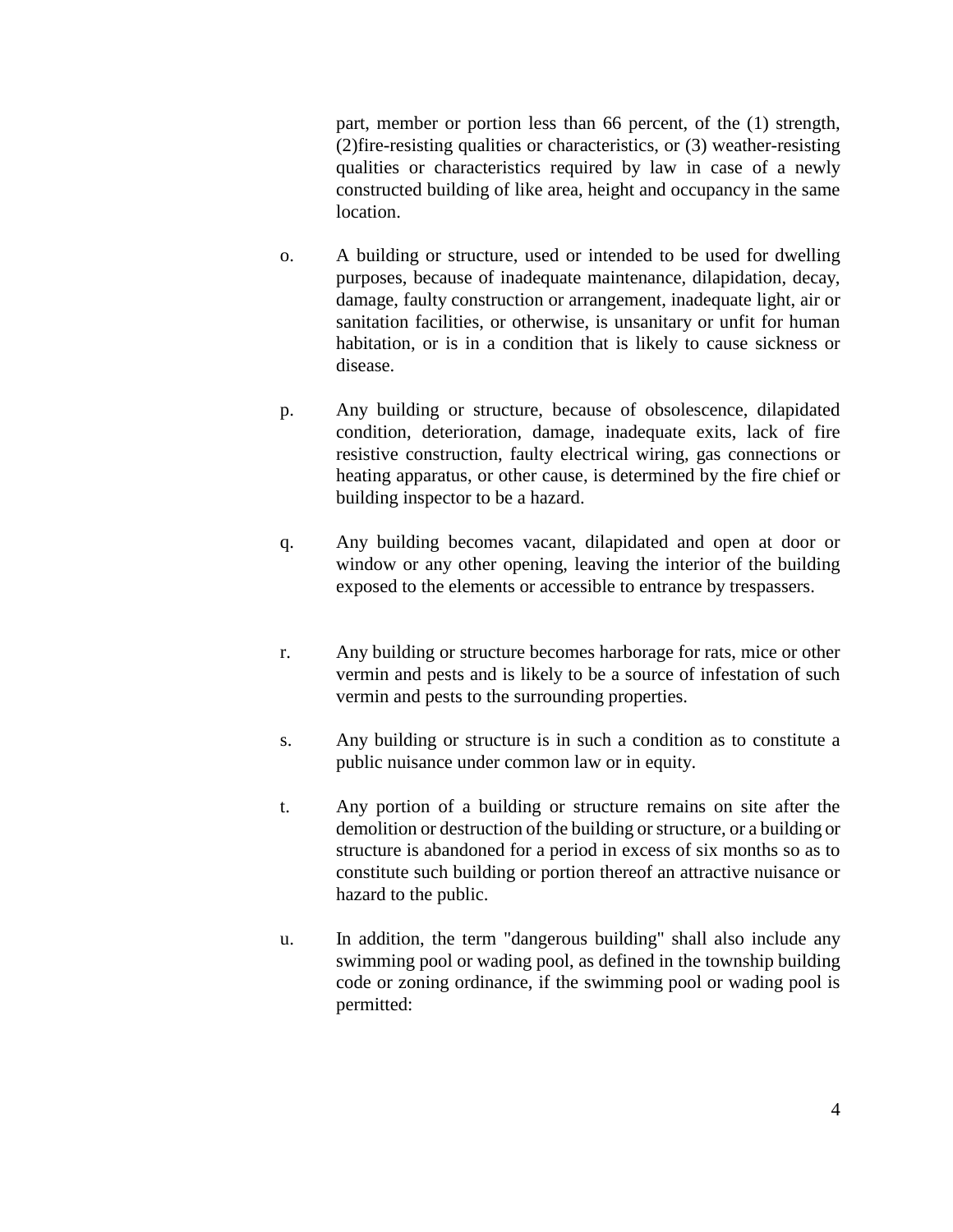- (1) to become stagnant;
- (2) to become a breeding ground for mosquitoes, or other insects;
- (3) to become algae ridden;
- (4) to become otherwise unsafe for the intended purposes; or
- (5) to have the required enclosure surrounding the swimming pool either not properly constructed or maintained in accordance with the requirements of the zoning ordinance or building code.

Each of the foregoing defects or conditions is hereinafter referred to as a "dangerous condition."

# **SECTION IV. INSPECTION.**

- (1) The building inspector may inspect, or cause to be inspected, semiannually all public buildings, halls, churches, schools, theaters, hotels, tenements, commercial buildings, manufacturing or loft buildings, or any other building or structure used for public assembly, for the purpose of determining whether any conditions exist which render such building or structure a dangerous building. Additionally, the building inspector may inspect any building, structure or portion thereof if: (1) the building, structure or portion thereof is reported by any member of the Township Fire or Police Department, building inspector or the general public to be a dangerous building, or (2) the general appearance and reputation of the building, structure or portion thereof causes the building inspector to suspect that it may be a dangerous building.
- (2) If the building inspector suspects that the condition or installation of the heating, cooling, plumbing, mechanical or electrical system of the building or structure violates the building code, fire code, electrical code, plumbing code, mechanical code, housing code, the building inspector may order a subsequent inspection of the specific system in question by an individual qualified to perform a detailed inspection of said heating, cooling, plumbing, mechanical or electrical systems.
- (3) If upon the subsequent inspection, the heating, cooling, plumbing, mechanical or electrical system is determined to be in violation of the codes listed in subsection (2) above, the building shall be declared to be a dangerous building.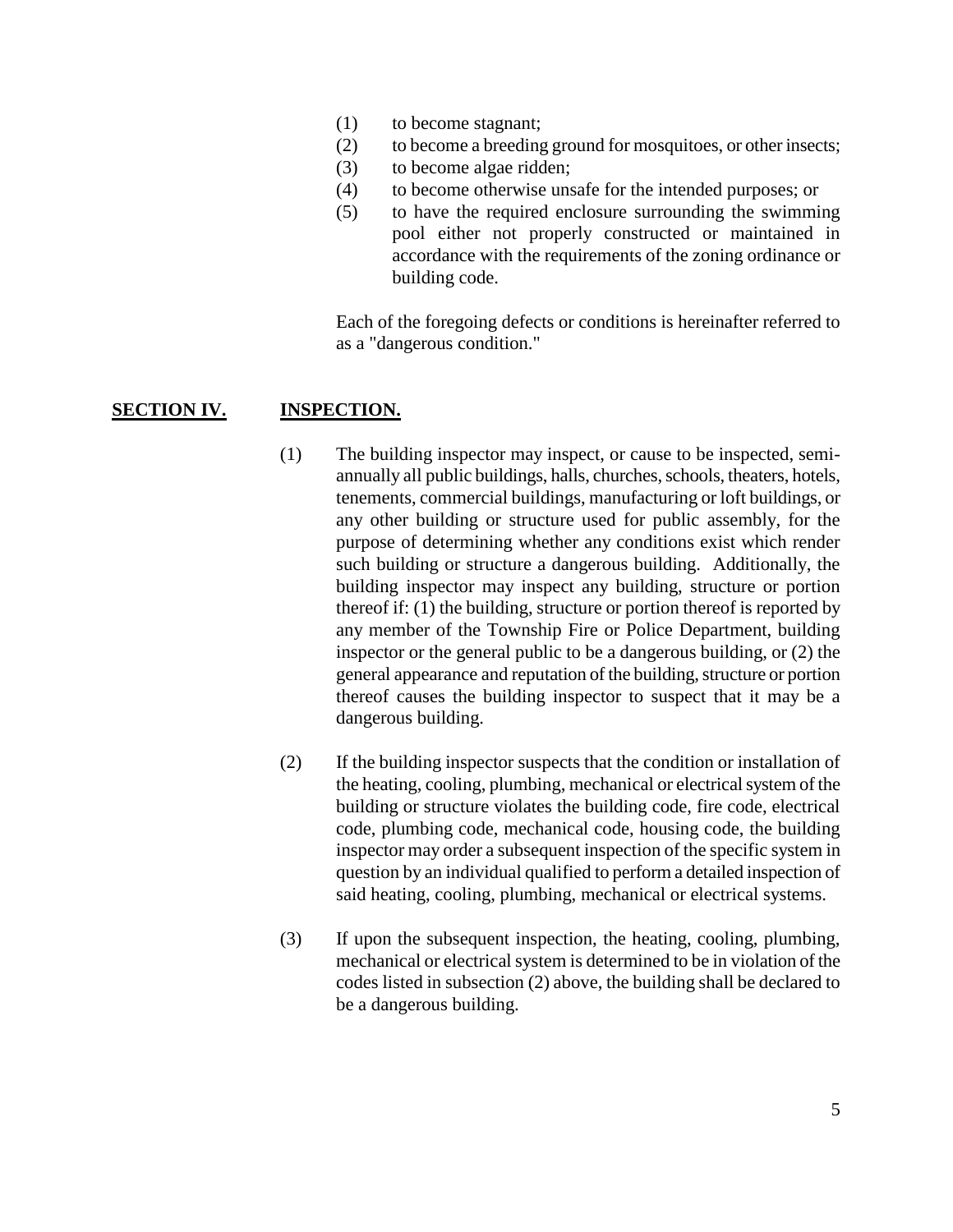# **SECTION V. NOTICE AND ORDER.**

- (1) If the building inspector determines that any building, structure or portion thereof, is a dangerous building, the building inspector shall issue a written notice and order to the owner of the building and property whose name appears on the most recent tax assessment records of the township. The notice and order shall include:
	- a. the address or legal description of the property;
	- b. a statement of the dangerous condition or conditions that render the building a dangerous building, and
	- c. the period of time during which the owner shall commence and complete the required alteration, repair or rehabilitation, or the demolition and removal of the building, structure or portion thereof.
- (2) Service of the notice and order shall be made on the owner, or agent thereof, by personal service or in lieu of personal service, may be mailed by certified mail, return receipt requested, addressed to the owner at the address shown on the current tax assessment records for the township.

If the owner is not personally served, in addition to mailing the notice, a copy of the notice shall be posted upon a conspicuous part of the building or structure.

(3) Alteration, repair or rehabilitation work or the demolition and removal of the building shall be completed within a reasonable period of time, in light of the threat or danger posed by the dangerous condition, as may be determined by the building inspector and specified in the written notice and order. However, in no event shall this period exceed ninety (90) days from the date of the delivery, mailing or posting of the notice. If necessary to protect the health and safety of the occupants of the dangerous building or persons in the vicinity, the notice may also require that the building, structure or portion thereof be vacated and secured in such a way to prevent unauthorized entry. If the building inspector orders the dangerous building vacated, it shall not be reoccupied until the required alteration, repair or rehabilitation work is completed and inspected by the building inspector, the owner has paid the reinspection fee, and a certificate of occupancy is issued.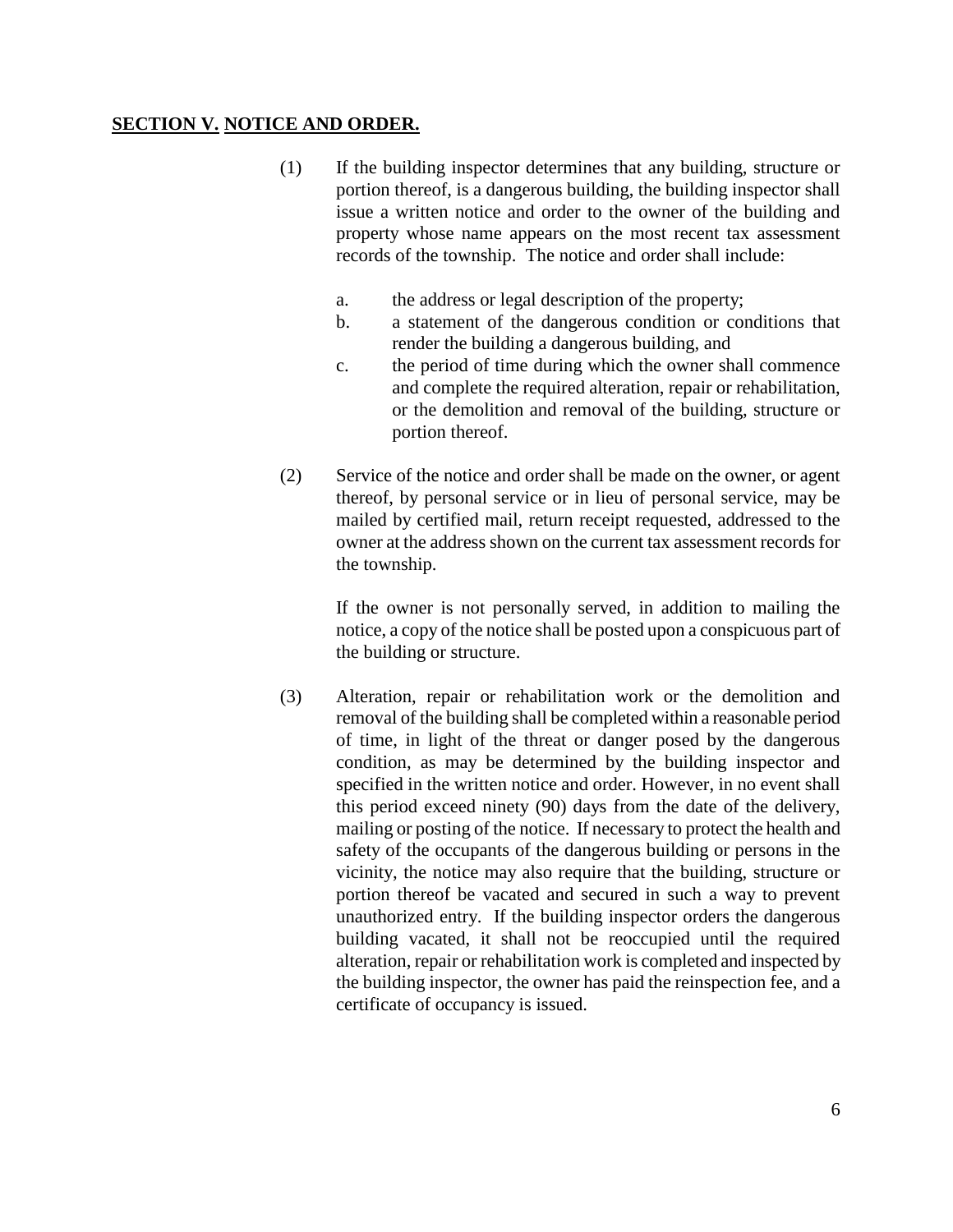- (4) The building inspector may also order the building, structure or portion thereof to be boarded. In such event, the owner or agent thereof shall cause the building, structure or portion thereof to be boarded as directed. Such orders are deemed to be a temporary measure for use during the period of time specified in the notice and order for the alteration, repair or rehabilitation, or demolition and removal of the dangerous building. In no event shall the boarding of a building or structure, whether pursuant to an order of the building inspector or as a result of the unilateral action of the owner or occupant, be deemed to be a permanent abatement of the dangerous condition.
- (5) If the building inspector determines that it is necessary to vacate the building, structure, or portion thereof to protect the health and safety of the occupants of the building, the building inspector may cause to be posted at each entrance of the building or structure the following notice: "Do not enter, unsafe to occupy." The notice shall remain posted until the required alterations, repairs or rehabilitation, or demolition and removal is completed. The notice shall not be removed without the written permission of the building inspector, and no person shall enter the building or structure except for the purpose of making the required alterations, repairs or rehabilitation, or demolishing and removing the building, or inspecting the alteration, repairs and rehabilitation work being performed.

## **SECTION VI. REINSPECTION; NOTICE OF HEARING; HEARING OFFICER.**

- (1) Upon the completion of the required alteration, repair or rehabilitation work, and the payment of the reinspection fee, the building inspector shall reinspect the building, structure or portion thereof formerly determined to be a dangerous building. If the building inspector concludes that the dangerous conditions have been corrected and that the building is no longer a dangerous building, the building inspector shall issue a certificate of occupancy. The reinspection fee shall be an amount equal to five percent (5%) of the cost of the alteration, repair, or rehabilitation work performed to correct the condition or conditions that rendered the building a dangerous building.
- (2) (a) If the owner fails to commence and complete the required alterations, repairs or rehabilitation, or demolition and removal of the building, structure or portion thereof within the period of time specified in the notice and order, the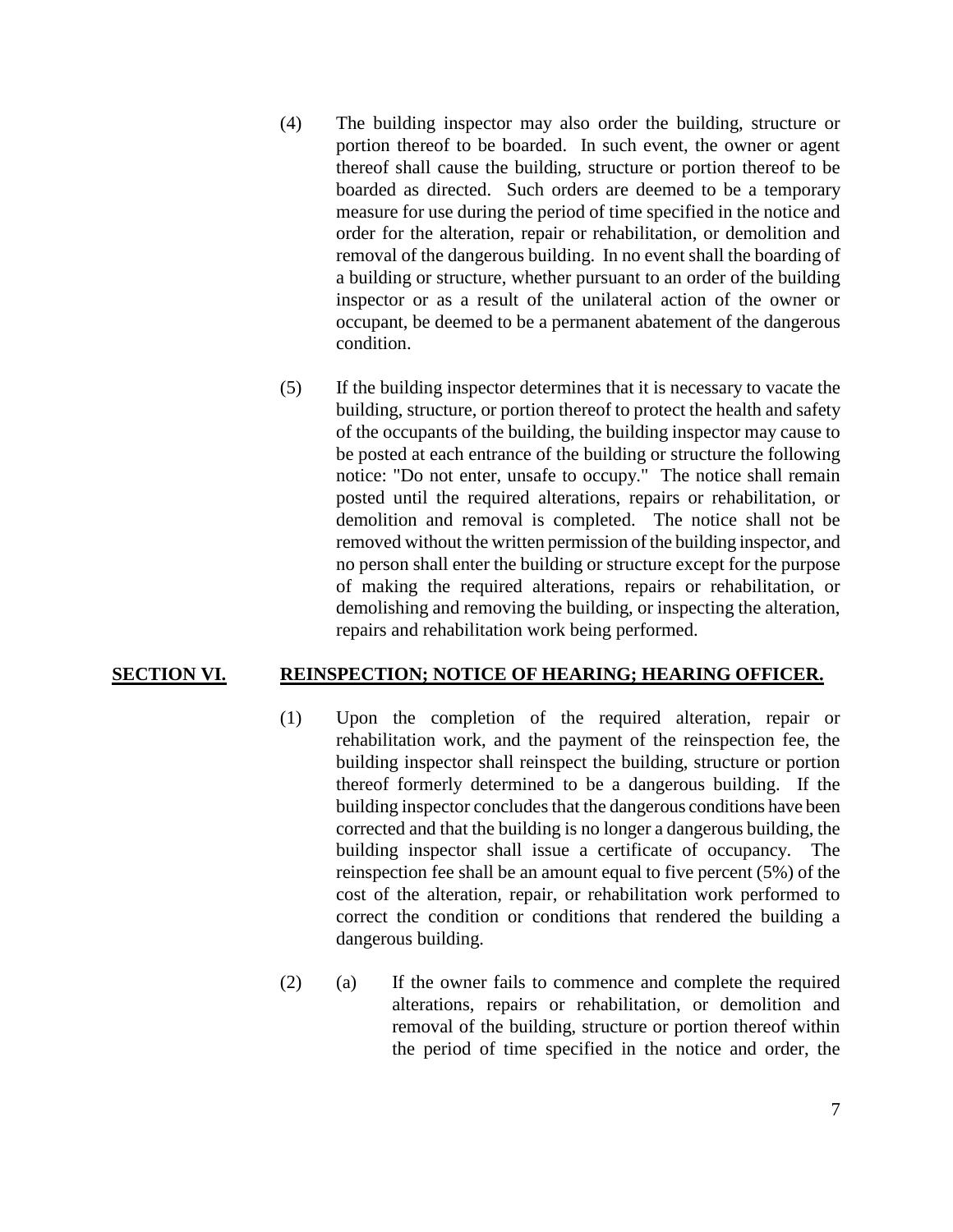building inspector shall issue a notice and order to show cause to the owner of the building.

- (b) The notice and order to show cause shall be directed to each owner of the building and property whose name appears on the current tax assessment records of the township.
- (c) The notice and order to show cause shall specify the following:
	- (1) the name of the owner of the property as it appears on the current tax assessment records of the township;
	- (2) the address or legal description of the building and property, as it appears in the current tax assessment records of the township;
	- (3) the date, time and place of the hearing;
	- (4) a summary of the condition or conditions of the building, structure or portion thereof which renders the building, structure or portion thereof a dangerous building; and
	- (5) notice that failure to appear may result in an order to have the dangerous building repaired or demolished and removed, and that the costs of the repair, demolition and removal, as well as the township administrative costs, including, but not limited to, the cost of publication, the cost of holding the hearing and actual attorney fees, may become a lien upon the real property of the owner.
- (3) The notice and order to show cause shall be in writing and shall be served upon the person to whom they are directed personally, or in lieu of personal service may be mailed by certified mail, return receipt requested, addressed to such owner or agent thereof at the address shown on the current tax record of the township, at least ten (10) days before the date of the hearing described in the notice and order to show cause. If any person to whom a notice and order to show cause is directed is not personally served, in addition to mailing the notice, a copy thereof shall be posted upon a conspicuous part of the building or structure. When service cannot be made by either of the above methods and after diligent efforts to locate the whereabouts of the owner, service shall be made by publishing in a newspaper with general circulation at least once a week for two consecutive weeks prior to the date of the hearing, and by mailing by first class mail,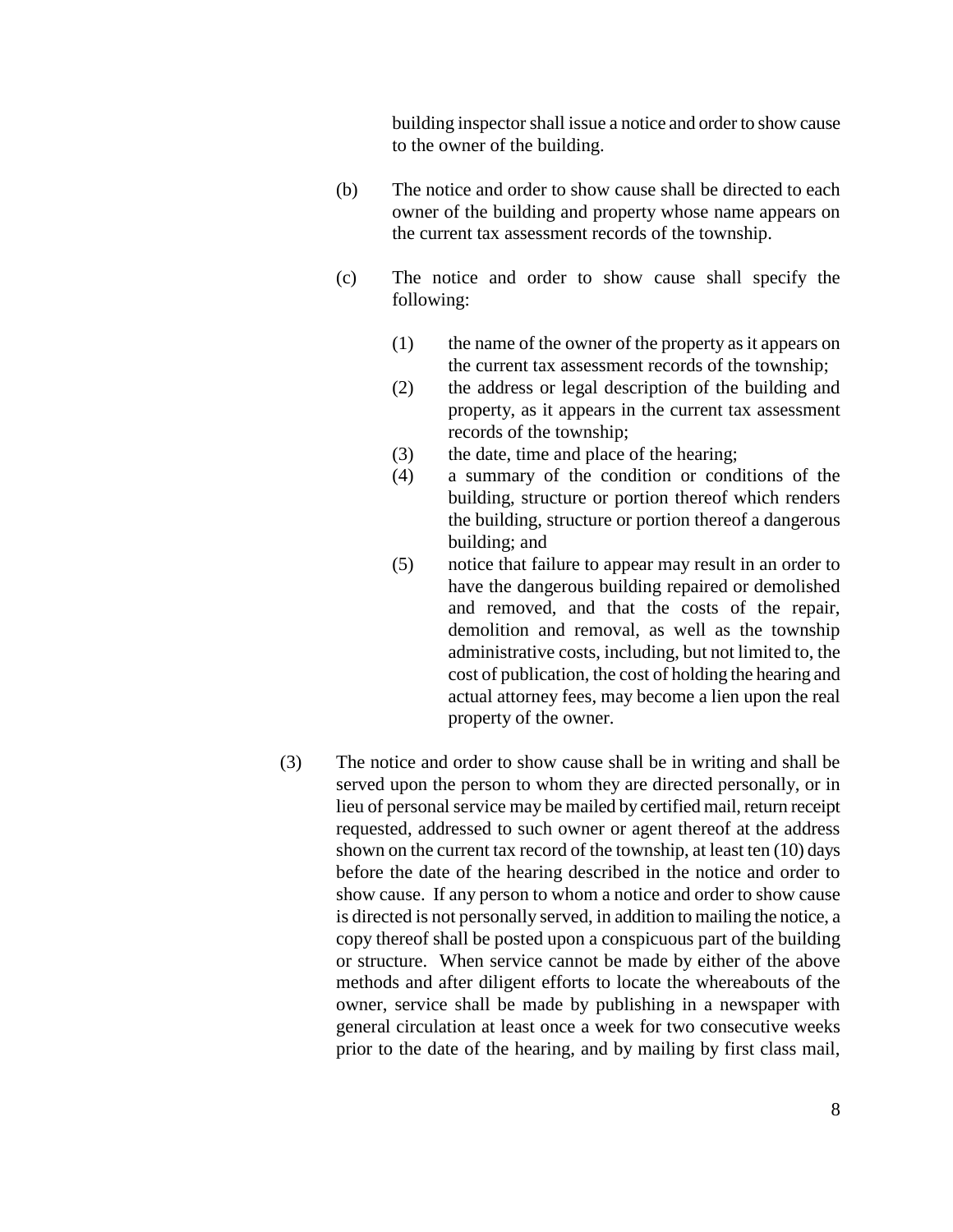postage prepaid, at least ten (10) days prior to the date of hearing, a copy of the notice and order to show cause to the owner or agent thereof at the address which appears on the current tax assessment records of the township, and posting a copy of the notice and order to show cause on a conspicuous part of the building or structure.

- (4) The hearing officer shall be appointed by the Birch Run Township Supervisor to serve at his pleasure. The building inspector shall file a copy of the notice and order to show cause with the hearing officer.
- (5) Notice shall be effective upon the earliest occurrence of any of the following:
	- (1) personal service upon the owner or the owner's agent thereof;
	- (2) the date, the owner or the owner's agent or resident manager signed the return receipt for the certified mail; or
	- (3) the date of the last newspaper publication.

### **SECTION VII. HEARING; TESTIMONY; ORDER; NON-APPEARANCE OR NON-COMPLIANCE; TOWNSHIP BOARD PROCEEDINGS.**

- (1) The hearing officer shall take testimony of the building inspector, the owner of the property and any interested party. The hearing officer shall have the power to administer oaths and affirmations and to certify official acts. The hearing need not be conducted in accordance with the technical rules of evidence adopted for the courts of records in the State of Michigan. A record of the entire hearing shall be made by tape recording or by other means of permanent recording determined appropriate by the hearing officer. A transcript of the proceedings shall be made available to all parties upon request and payment of a fee prescribed therefore. The fee shall be the actual cost incurred by the township in making the transcript. Any relevant evidence may be admitted. As used herein, "relevant evidence" shall be the type of evidence upon which reasonable persons are accustomed to rely in the conduct of serious affairs. Such "relevant evidence" shall be admitted regardless of whether or not it would be admissible in civil actions in courts of competent jurisdiction of this state. Irrelevant and unduly repetitious evidence shall be excluded. Each party shall have the following rights:
	- (a) to call and examine witnesses on any matter relevant to the issues before the hearing officer;
	- (b) to introduce documentary and physical evidence;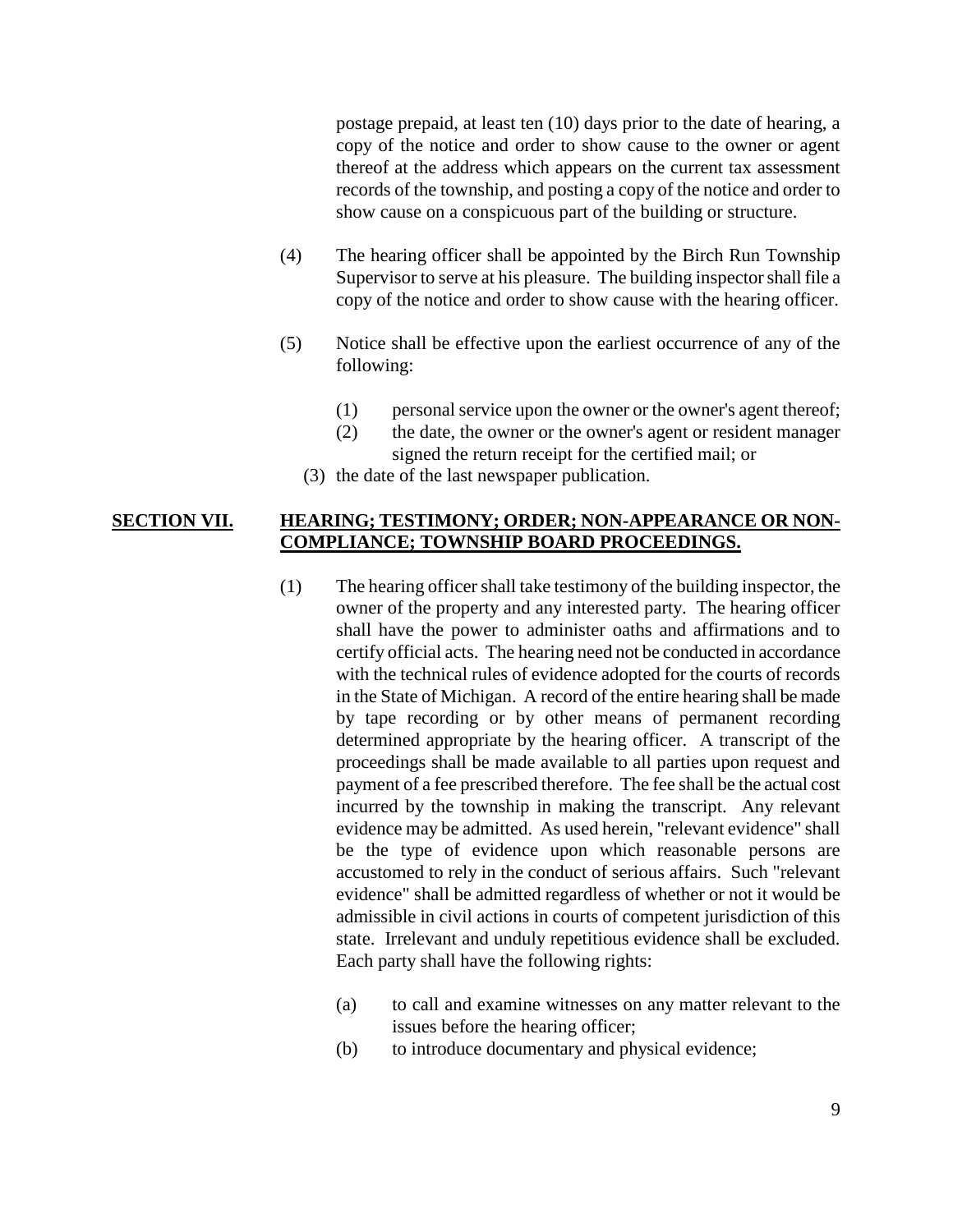- (c) to cross examine opposing witnesses on any matter relevant to the issues before the hearing officer;
- (d) to impeach any witness regardless of which party first called the witness to testify;
- (e) to refute the evidence;
- (f) to represent himself or herself or to be represented by anyone of his choice including, but not limited to, an individual licensed to practice law in the State of Michigan; and
- (g) to make a closing statement at the conclusion of the evidentiary portion of the hearing.
- (2) The hearing officer shall render his/her decision at the close of the proceedings. In rendering his/her decision, the hearing officer may consider any one or all of the following:
	- (a) the evidence presented;
	- (b) the condition of the building or structure as a whole;
	- (c) the extent of the deterioration of the building or structure;
	- (d) the cost of demolishing the building or structure;
	- (e) the cost of making the building or structure safe;
	- (f) whether a reasonable person exercising prudent business judgment would determine the cost of making the building or structure safe would exceed 50% of the market value of the structure after the repairs were completed;
	- (g) whether the structure has significant historical, cultural or architectural value;
	- (h) the effect the completion of the demolition and removal or of making the building or structure safe would have upon the health, safety and welfare of the area immediately surrounding the building or structure in question; and
	- (i) whether actual substantial progress has been made by the owner to make the building safe. In determining whether substantial progress has been made, the hearing officer shall consider such factors as whether a building permit has been obtained relative to the repairs, whether the owner has contracted for necessary materials or services, and the extent to which the repairs or demolition has progressed.

At the conclusion of the hearing, the hearing officer shall make written findings of fact based upon the evidence and testimony presented at the hearing, and if the hearing officer shall deem it necessary or helpful in his consideration of the matter, an on-site inspection of the building, structure or part thereof alleged to be dangerous.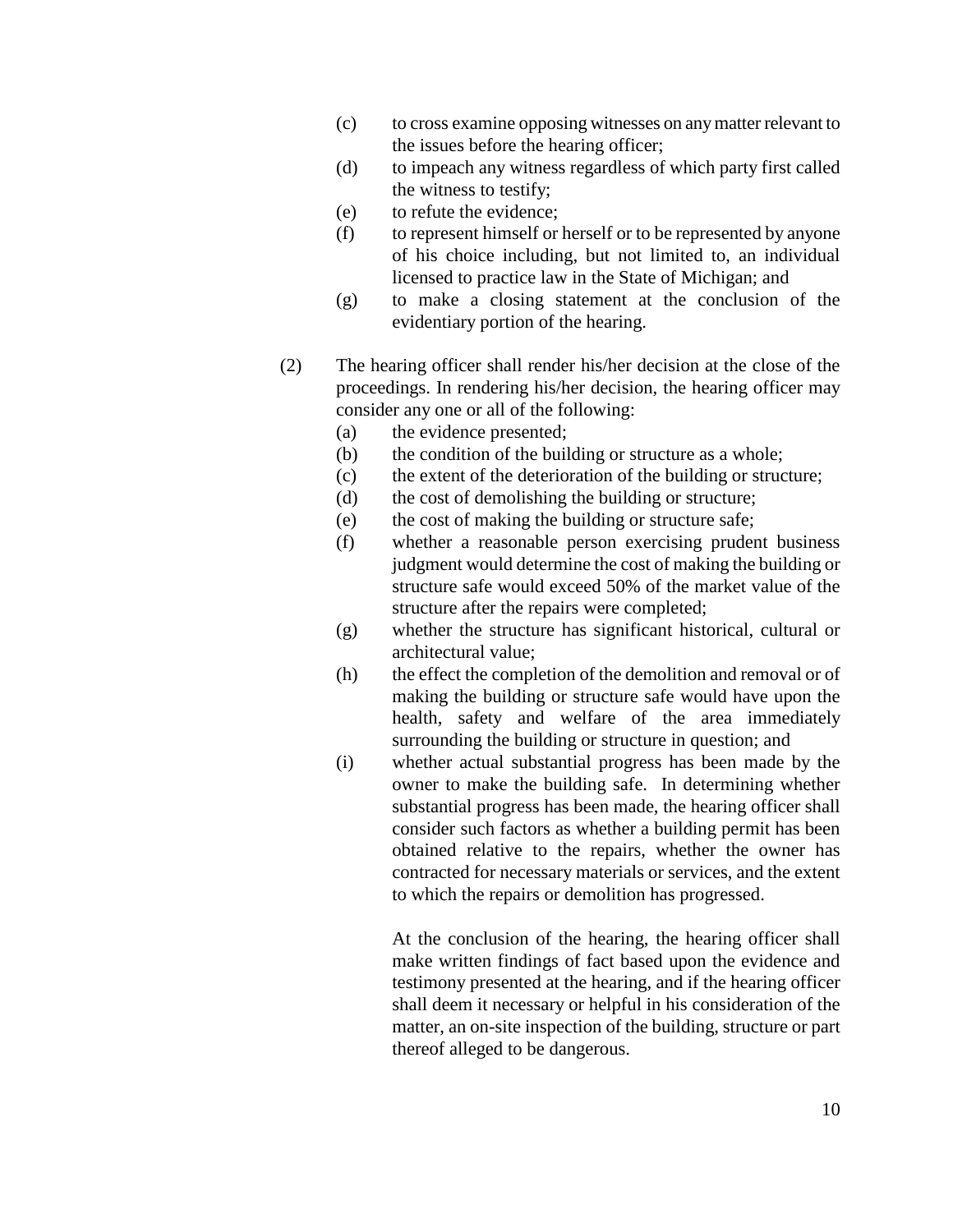- (3) If it is determined by the hearing officer that the building or structure should be demolished or otherwise made safe, he/she shall so order, fixing a time by which the owner of the building shall complete the required alterations, repairs or rehabilitation, or the demolition and removal of the building, structure or a part thereof. In no event shall the period established by the hearing officer for the completion of the alterations, repairs or rehabilitation, or the demolition and removal of the building, structure or part thereof exceed ninety (90) days from the effective date of the hearing officer's decision. A copy of the hearing officer's decision shall be given to the owner in the manner set forth for notice in this section, except only one publication shall be required.
- (4) If the owner fails to appear or neglects or refuses to comply with the Order, the Hearing Officer shall file a report of his/her findings and a copy of his Order with the township board and request that the necessary action be taken to demolish or otherwise make safe the building or structure.
- (5) The township board shall fix a date for a hearing to review the Findings of Fact and Order of the Hearing Officer and shall give notice to the owner, in the manner prescribed in Section VI of the time and place of the hearing. At the hearing the owner shall be given the opportunity to show cause why the building should not be demolished or otherwise made safe.

At the conclusion of the hearing, the township board shall pass a resolution either approving, disapproving or modifying the Order of the Hearing Officer, and fixing a time by which the owner shall complete the required alterations, repairs or rehabilitation, or demolition and removal of the building, structure or part thereof. A copy of the resolution of the Birch Run Township Board shall be given to the owner in the manner set forth for Notice in this ordinance, except only one publication shall be required. The effective date of the township board's resolution shall be the date on which said resolution was adopted by the township board.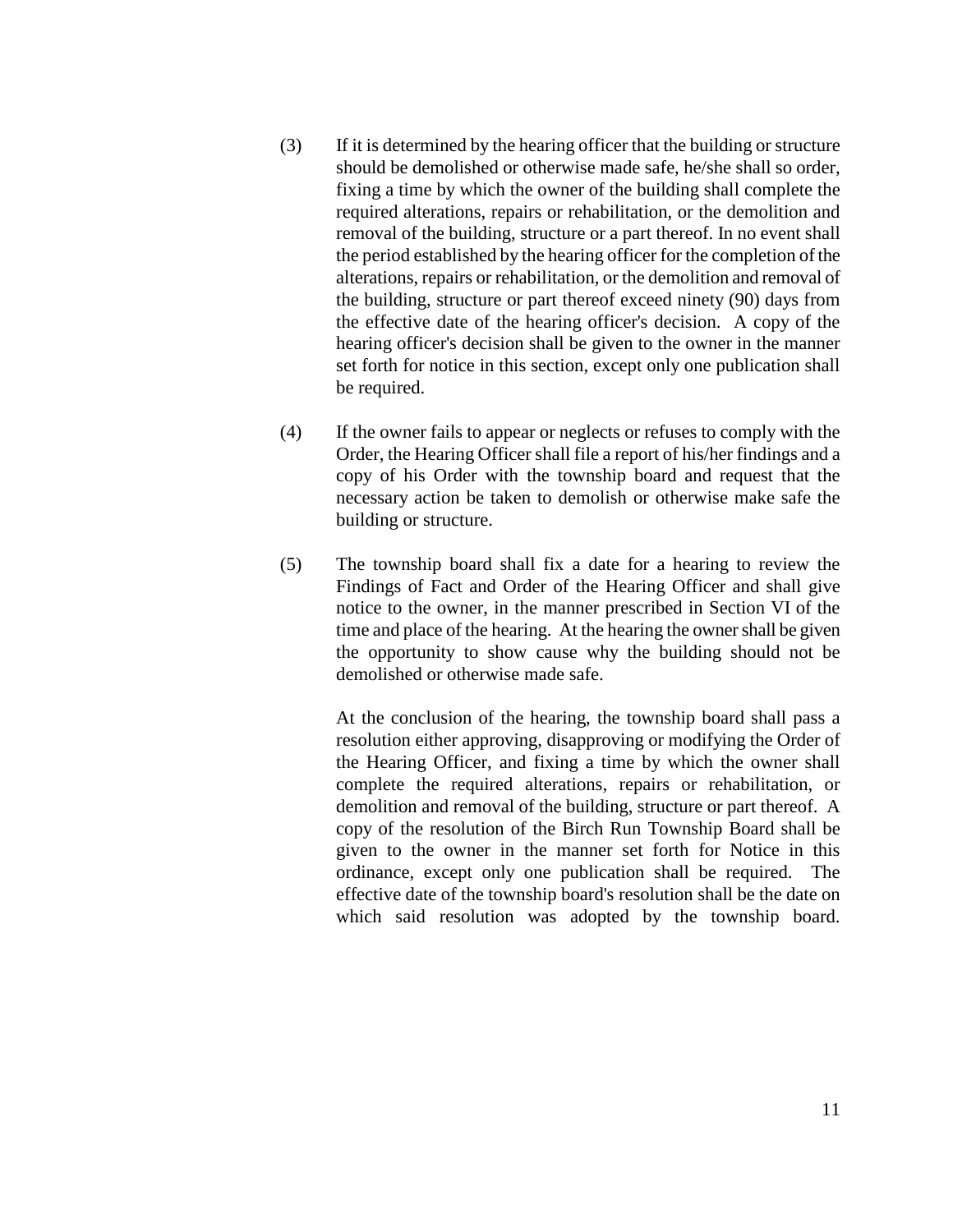#### **SECTION VIII. JUDICIAL REVIEW.**

An owner aggrieved by any final decision of the township board under Section VII may appeal the decision of the township board to the circuit court by filing a petition within 30 days from the date of the resolution of the township board.

#### **SECTION IX. ASSESSMENT AND COLLECTION OF COSTS.**

- (1) If the owner fails to comply with the resolution of the township board by failing to complete the required alteration, repair or rehabilitation, or demolition and removal of the building, structure or portion thereof within the time specified in the resolution of the township board, the township board may instruct the building inspector to cause such dangerous building, structure or part thereof, to be demolished and removed, or otherwise made safe upon the expiration of the time ordered by the township board.
- (2) The cost of demolition and removal, or making the building safe, plus the costs of mailing, recording, publication, and all the township's administrative costs associated with the demolition and removal, or making the building safe, shall be a lien against the real property and shall be reported to the township assessor who shall assess the costs against the property on which the building, structure or portion thereof if located. The owner shall be notified of the amount of such costs by first class mail at the address shown on the current township tax assessment records. If the owner fails to pay the same within 30 days after mailing by the assessor of the notice of the amount thereof, the assessor shall add same amount to the next tax roll of the township and the same shall be collected in the manner as provided by law for the collection of taxes by the township.
- (3) Notwithstanding the above, the Township of Birch Run may collect the cost of the demolition or repairs from the owner or other party in interest, including a land contract purchaser. The township may bring a civil action for the recovery of such cost

and shall be entitled to a judgment as in any other civil action, including costs and actual attorney fees.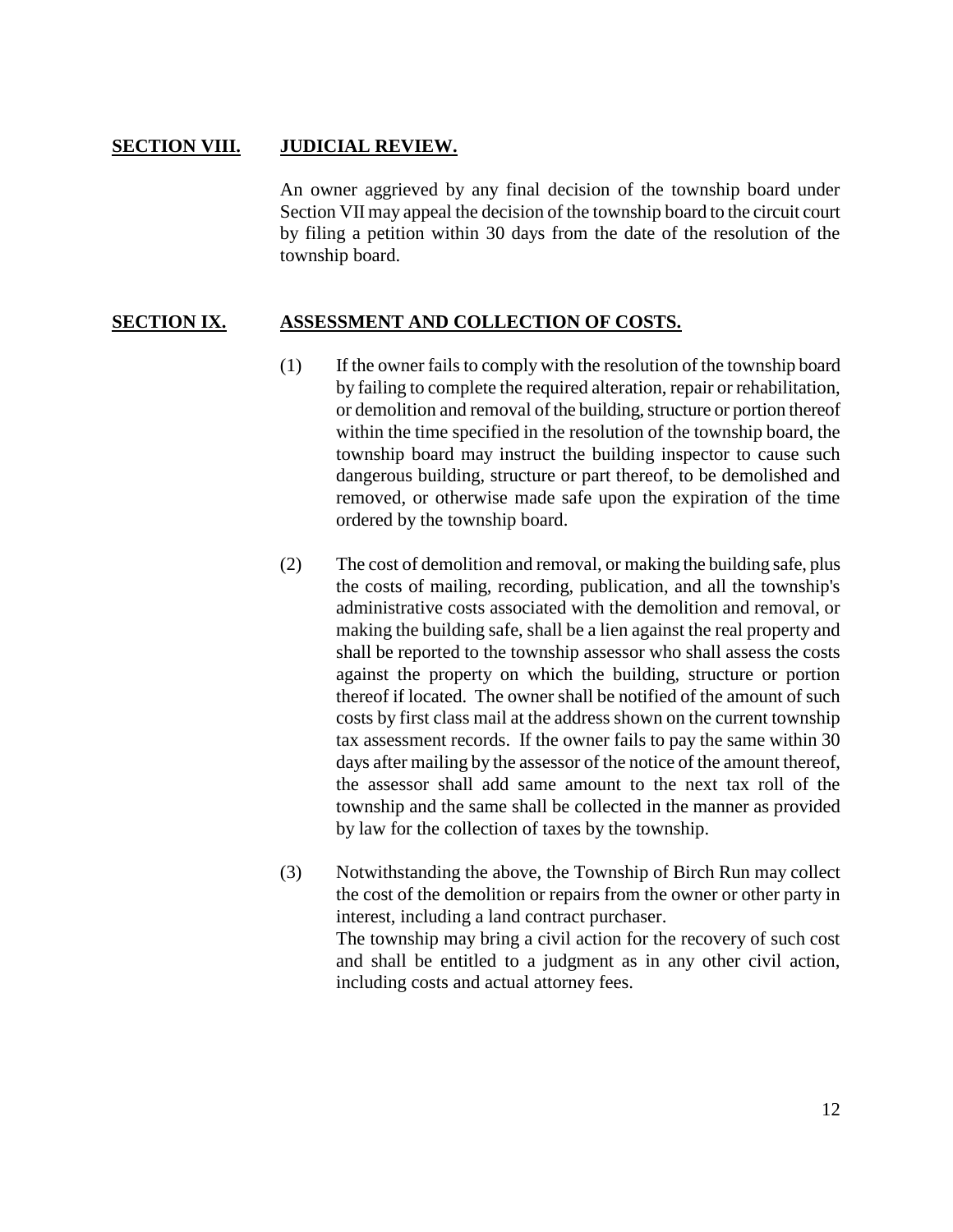## **SECTION X. EMERGENCY CASES.**

In cases where the building inspector determines that there is an immediate and serious danger to the public safety or health unless a dangerous building is immediately vacated and demolished or otherwise made safe, the building inspector shall report such facts to the township board. The township board may then order the building vacated or may obtain an order from a court of competent jurisdiction ordering the building vacated, and may cause the immediate repair or demolition of such dangerous building or structure. The costs of such emergency repair or demolition as well as the costs incurred by the township in obtaining the court orders, including actual attorney fees, shall be collected in the manner as provided for in Section IX.

# **SECTION XI. VIOLATION & PENALTY**.

- (1) A person who violates any provision of this ordinance is responsible for a municipal civil infraction, subject to payment of a civil fine as set forth in Section\_\_ of the Township of Birch Run Municipal Civil Infraction Ordinance, plus costs and other sanctions for each infraction. Repeat offenses shall be subject to increased fines as provided by Section\_\_ of the Birch Run Township Municipal Civil infraction Ordinance.
- (2) Legal proceedings to enjoin the violation of any of the provisions of this ordinance, or to order a dangerous building vacated, may be brought in any court of competent jurisdiction in the name of the Township of Birch Run.

## **SECTION XII. SEVERABILITY**.

If any section, paragraph, sentence, clause, phrase or part of this ordinance shall be declared invalid for any reason whatsoever, such a decision shall not affect the remaining portions of this ordinance which shall remain in full force and effect and to this end the provisions of this ordinance are hereby declared to be severable.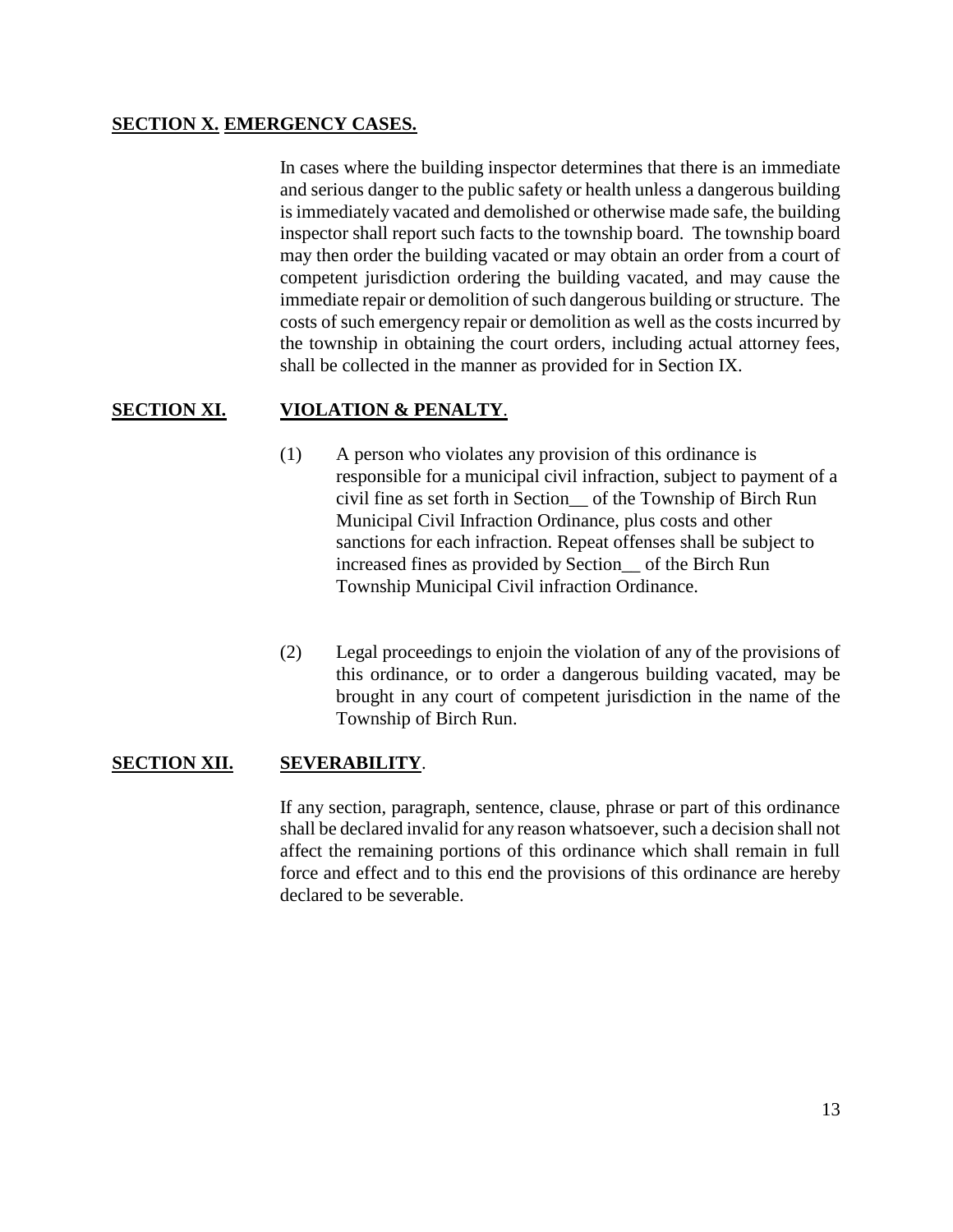#### **SECTION XIII. WAIVER PROVISION**.

The owner of any building or structure, or the owner's agent, may, at any time, admit in writing that such building or structure is a dangerous building within the meaning of this section, and waive any rights he/she/it may have hereunder, or under state or federal law to notice, a hearing before the Hearing Officer or the township board, written findings of fact, or judicial review of the resolution of the township board. The owner or the owner's agent may consent that such building or structure be demolished and the cost charged against the property. In such event, the building inspector may have said building or structure demolished and the cost charged against said property shall be collected in the same manner as provided for in Section IX.

#### **SECTION XIV. RELEASE OF LIABILITY**.

Any employee or official of the township charged with the enforcement of this section, any Hearing Officer, or the township supervisor and board, acting in good faith and without malice in the discharge of their duties, shall not thereby render himself or herself personally liable for any damage that may occur to persons or property as a result of any act or omission of such individual in the discharge of their duties. A suit brought against an official or employee of the township, or any Hearing Officer acting under the provisions of this section, because of such act or omission performed by him in the enforcement of this section or the enforcement of any codes or other pertinent law or ordinances implemented through the enforcement of this section, or acting pursuant to his duties under this section, shall be defended by the township until final determination of such proceedings, and any judgment resulting there from shall be assumed by the township.

This section shall not be construed to relieve or lessen the responsibility of any person owning, operating or controlling any building or structure located within the township for any damages to persons or property caused by any building defects.

This section shall not be construed to create or impose any liability on the township for injury or damage to persons or property by reason of the inspections authorized by this section or any permits or certificates issued under this section.